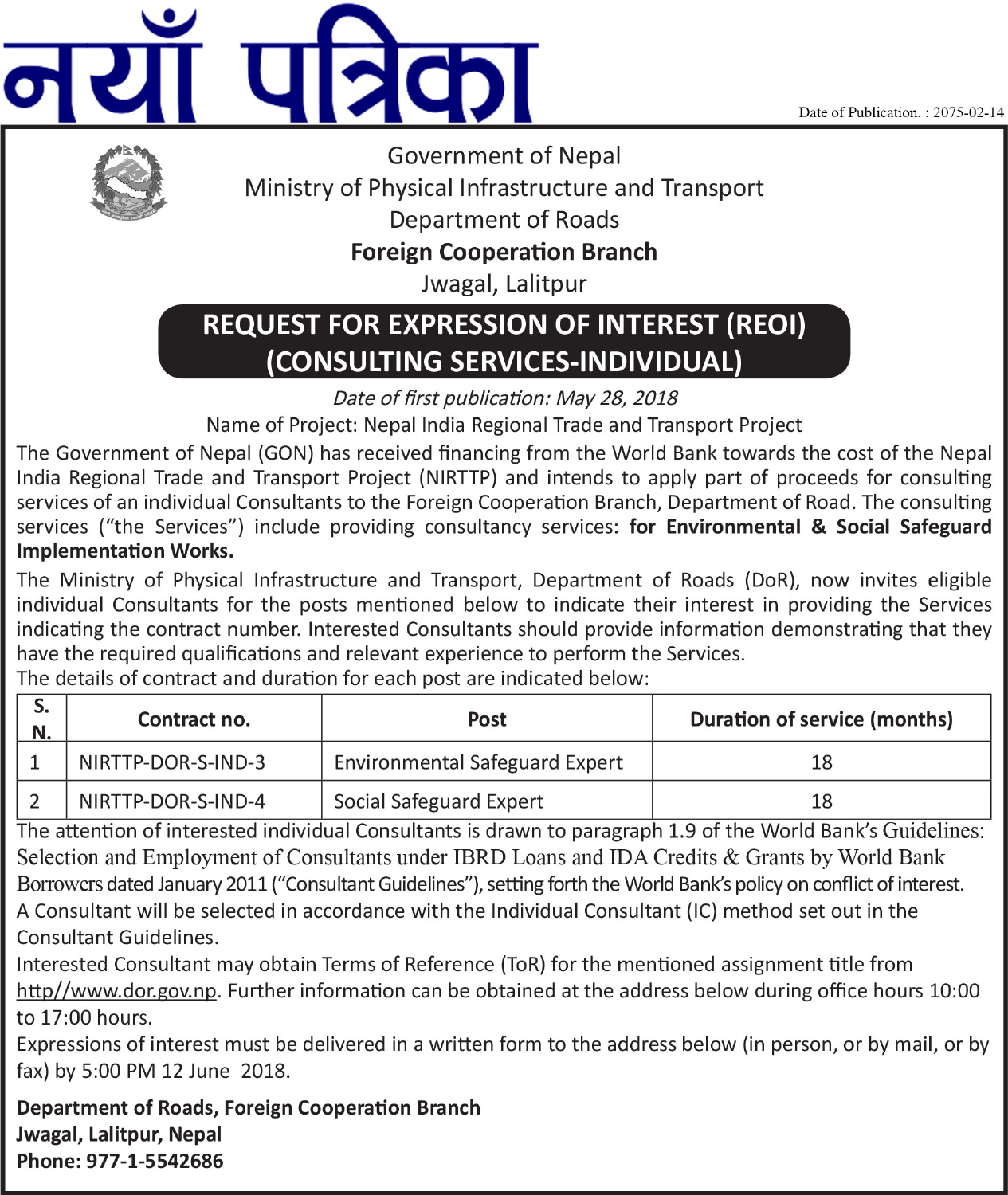#### Government of Nepal **Ministry of Physical Infrastructure & Transport Department of Roads,**

#### **Foreign Cooperation Branch**

#### *Nepal India Regional Trade and Transport Project Jwagal, Lalitpur*

#### **Terms of Reference (ToR)** For **Social Safeguard Expert (SSE)**

#### **1.0 INTRODUCTION**

Department of Roads established a unit called Environmental Management Unit under Planning Branch in the year 1988 to support the Arun Access Road for the proposed Arun-III Hydropower Project and reformed as a permanent cell under Planning and Design Branch with a new name as Geo-Environmental Unit (GEU) in the year 1994. In the beginning from 1994 to 1999 the unit remained supported with Overseas Development Agency (British) and World Bank financial support for Road Maintenance and Rehabilitation Projects. The British support was mainly focused in DoR's capability building and strengthening in Bio-engineering area whereas World Bank's support was focused in the field of Environmental sector.

Road construction often produces adverse effects on the Bio-physical as well as the Social, Economic and Cultural Environments. Realizing the importance of Social analysis and participation of project stakeholders in the planning and implementation of projects, aspect of Social assessment was incorporated for the improved project efficiency, effectiveness and sustainability as an integral part of the planning process.

Latter in the year 2005, DoR in its Master Plan for Strategic Road Network stressed on the Development of Road to supplement Poverty Reduction Program. After the initiation of implementation of enhancing poverty reduction impacts in some road projects in 2006, assisted by the foreign donors like ADB, the role of GEU was further realized to be expanded to incorporate the Social aspects of road construction and maintenance. Thus DoR has reformed GEU as Geo- Environment and Social Unit (GESU) to cover the Environment and Social aspect and render prompt and efficient services with the development and strengthening of the roads.

In order to implement safeguard measures envisaged under the RSDP, DoR intends to engage dedicated technical supports, externally hired experts, to assist Geo Environment and Social Unit(GESU), Foreign co-operation Branch (FCB), Project office and Division Roads Offices (DROs) throughout the contract period. Experts basically comprises with Environmental & Social experts directly responsible to the GESU and equally supporting to field based resources in resolving the Environmental & Social issues.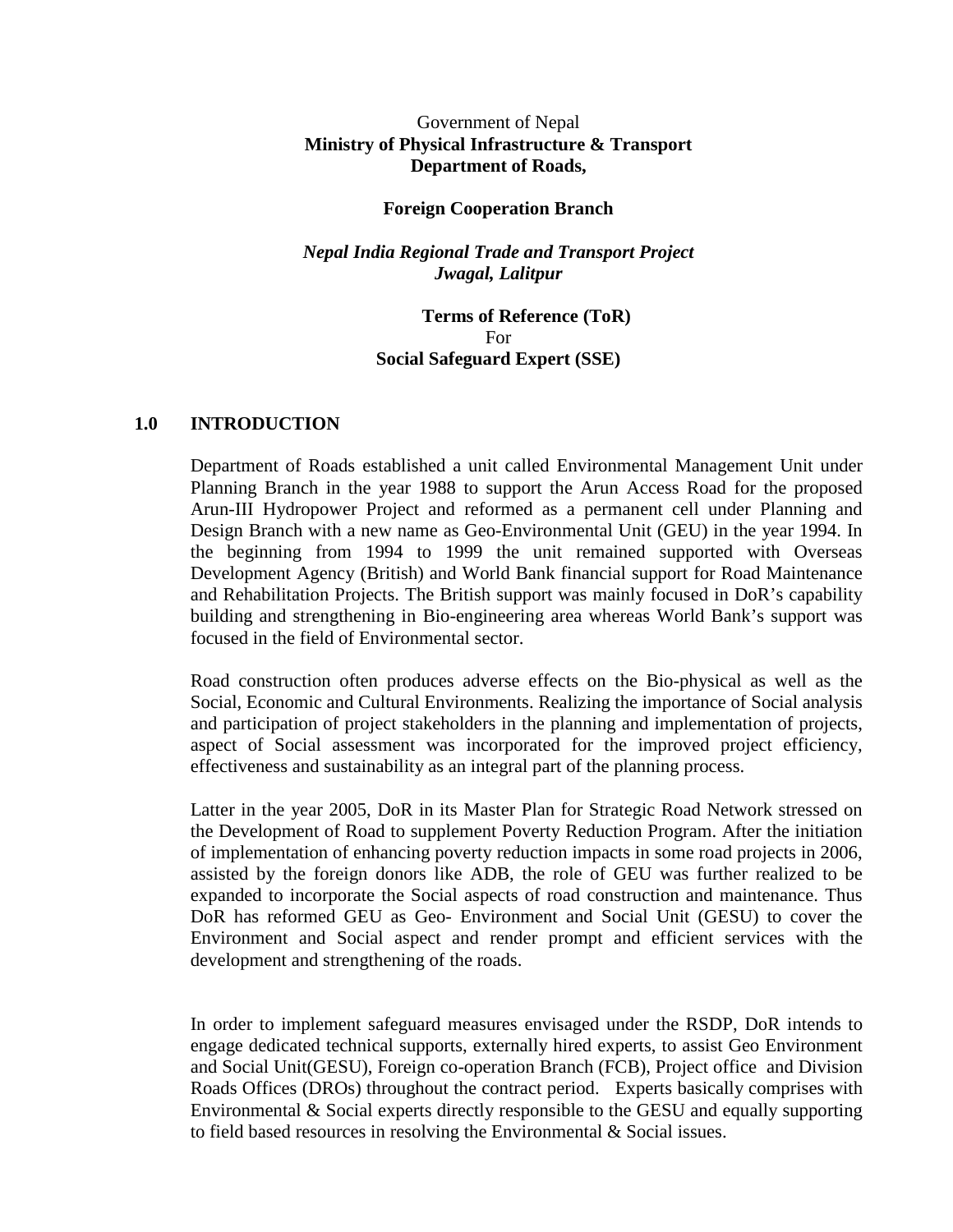## **2.0 OBJECTIVE**

Environmental and Social impact assessments on road development project are imperative to safeguard the Environment and peoples and to reduce and mitigate the negative impacts as well as to identify and enhance the beneficial ones. The sector wide Environmental and Social Management Framework (ESMF) has been prepared and approved by the government. It is the major guiding document for all the project proponents, developers and implementers to refer and pursue during planning and implementation of strategic road projects in Nepal. The ESMF which is consistent with GON and applicable IDA policies is to be used to all projects/subprojects through all cycle i.e. screening, selection, planning, implementation, monitoring and evaluation. The ESMF provides outlines how the government and IDA policy requirements are applied in the road projects along with various steps and procedures that need to be followed at different stages. The ESMF requires that each funding request/proposal be subject to environmental and social screening for potential environmental and social impacts to decide the level of environmental and social investigation that may be required. The ESMF provides criteria for such screening. The ESMF also recognize the need for stronger and independent monitoring of environmental compliance in the field. RSDP's institutional strengthening support also covers environmental capacity building of the GESU.

Social and environmental safeguard implementations are integral part of project execution. This should be carried out with the objective of sustainable development. The basic tenet of this consultancy service is to ensure that the environmental  $\&$  social safeguard measures specified in ESMF in general and road specific measures in particular are complied with; and standard of living of affected people are restored or improved, all the resettlement and compensation measures are applied in practice, and all environmental mitigations measures are implemented.

The main objective of the consultancy service is to provide support GESU for the implementation of the social safeguard measures in RSDP and NIRTTP as well as other donor funded projects and GON funded Projects as and when required.

## **3.0 SCOPE OF WORKS**

With the above set objectives, the **Social safeguard Expert,** whose work station shall be in DoR provided office space, now at chakupat; is required to assist GESU carrying following responsibilities to:

- Develop and refine procedures for the preparation, execution, monitoring, and evaluation of Social Assessment (SA), Resettlement Action Plans(RAP), Social Action Plan (SAP) and Indigenous Peoples and Vulnerable Community Development Plan (IPVCDP) as per Sector wide ESMF of DOR and DOR's previous Projects viz RMDP
- Draft review and refine TOR to carry out Social Screening, Social Assessment (SA) and to prepare RAP/SAP, IPVCDP consistent to the ESMF
- Review ongoing ToR, IEE and EIA reports, RAPs/SAPs, SSEMAPs, IPVCDPs and provide comments and suggestions to GESU for improvement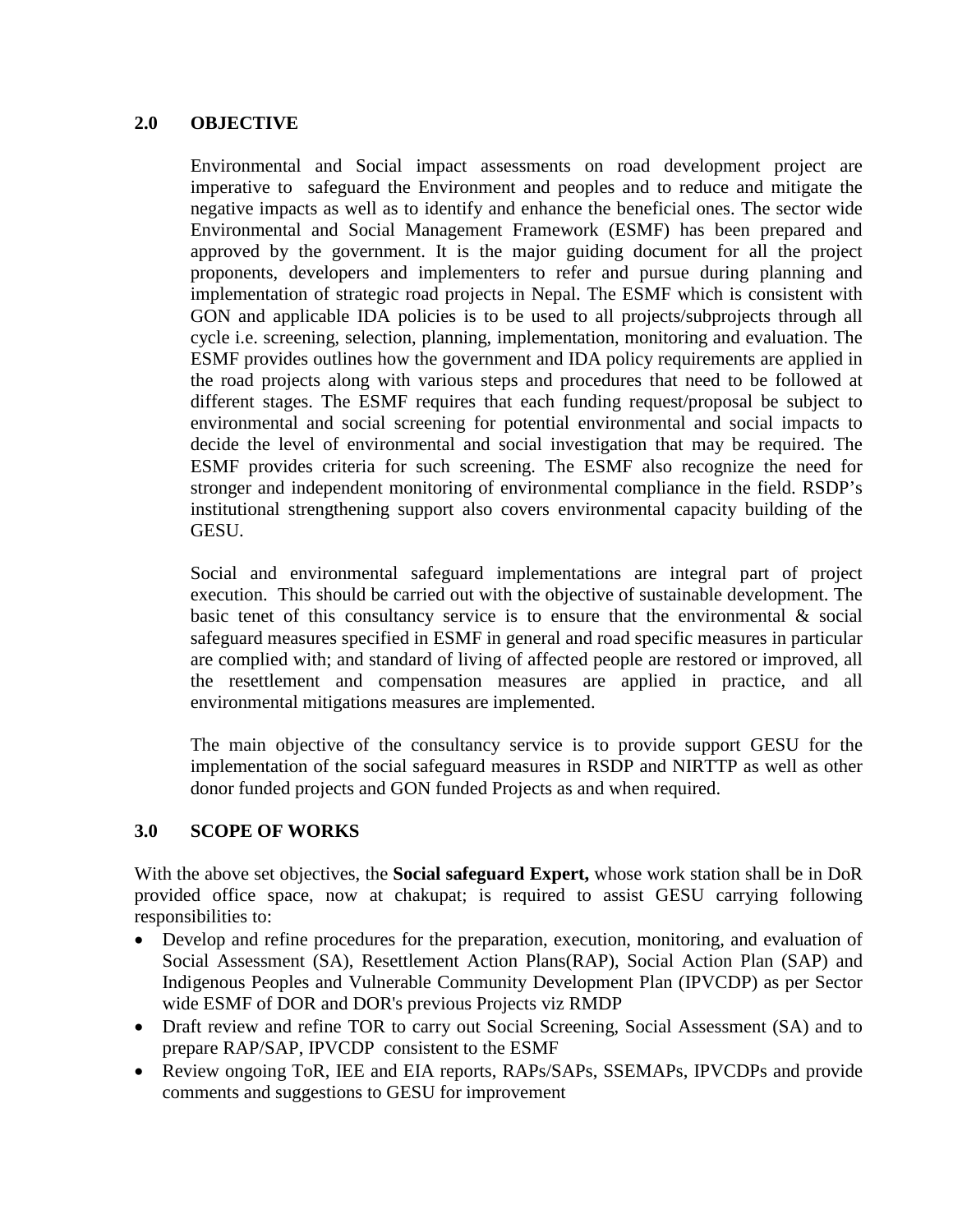- Check BOQs, Bids/Contract clauses and other document for incorporation of relevant mitigation measures specified in IEEs, EIAs and RAPs/SAPs, SSEMAPs, IPVCDPs
- Develop and carry out Social monitoring and reporting system
- Undertake preparedness check and periodic compliance check Visit the project sites and work closely with the consultant, NGOs, contractors, communities and project staff; get relevant information on social issues covering issues of the labors and safeguard practices; maintain and update the information viz compensation, resettlement, rehabilitation assistances
- Monitor and evaluate the findings and recommendations, and also report, for the implementation of SA, IEE, EIA, RAP/SAP, SSEMAP, IPVCDP as relevant
- Assist GESU to Coordinate with other agencies towards raising awareness on social safeguard measures in road projects, disseminate information on Social Aspects of road development among various stakeholders viz donors, projects, government bodies, affected communities etc
- Assist GESU to perform the social roles and responsibilities as mentioned in Project appraisal Document for RSDP
- Assist GESU for overall implementation of Environmental and Social Management Framework (ESMF)
- Co-ordinate activities of Safeguard Mobilizer (SM) in 5 regions, Monitor the implementation of social related works in all regions, suggest corrections if needed and reporting regularly to FCB and GESU.

## **4.0 NECESSARY EXPERTISE & EDUCATION**

The Consultant for the post of ESE should have following necessary expertise and education

| Area       | <b>Qualifications</b>                                               |
|------------|---------------------------------------------------------------------|
|            | Minimum:                                                            |
|            | Bachelor<br>Social<br>Science/<br>Degree<br>п<br>in                 |
|            | Anthropology/Sociology/Rural Development/Economics                  |
| Education  | Preferable:                                                         |
|            | Masters degree in Social Science/Anthropology/Sociology/Rural<br>E  |
|            | Development/Economics                                               |
|            | Training in Social Safeguard such as designing RAP, SAP and<br>×    |
|            | conducting Social Assessment of project                             |
|            | At least 5 years in Social Safeguard sector<br>u,                   |
|            | Experience with Social Safeguard works in Design<br>п<br>and        |
|            | <b>Implementation Phase of Infrastructure Development Project</b>   |
| Experience |                                                                     |
|            | Experience with Social Safeguard works in Design Phase of<br>×.     |
|            | Road/Bridge/Tunnel/Railway Infrastructure Development Project       |
|            | Experience with Social Safeguard works in Implementation Phase<br>E |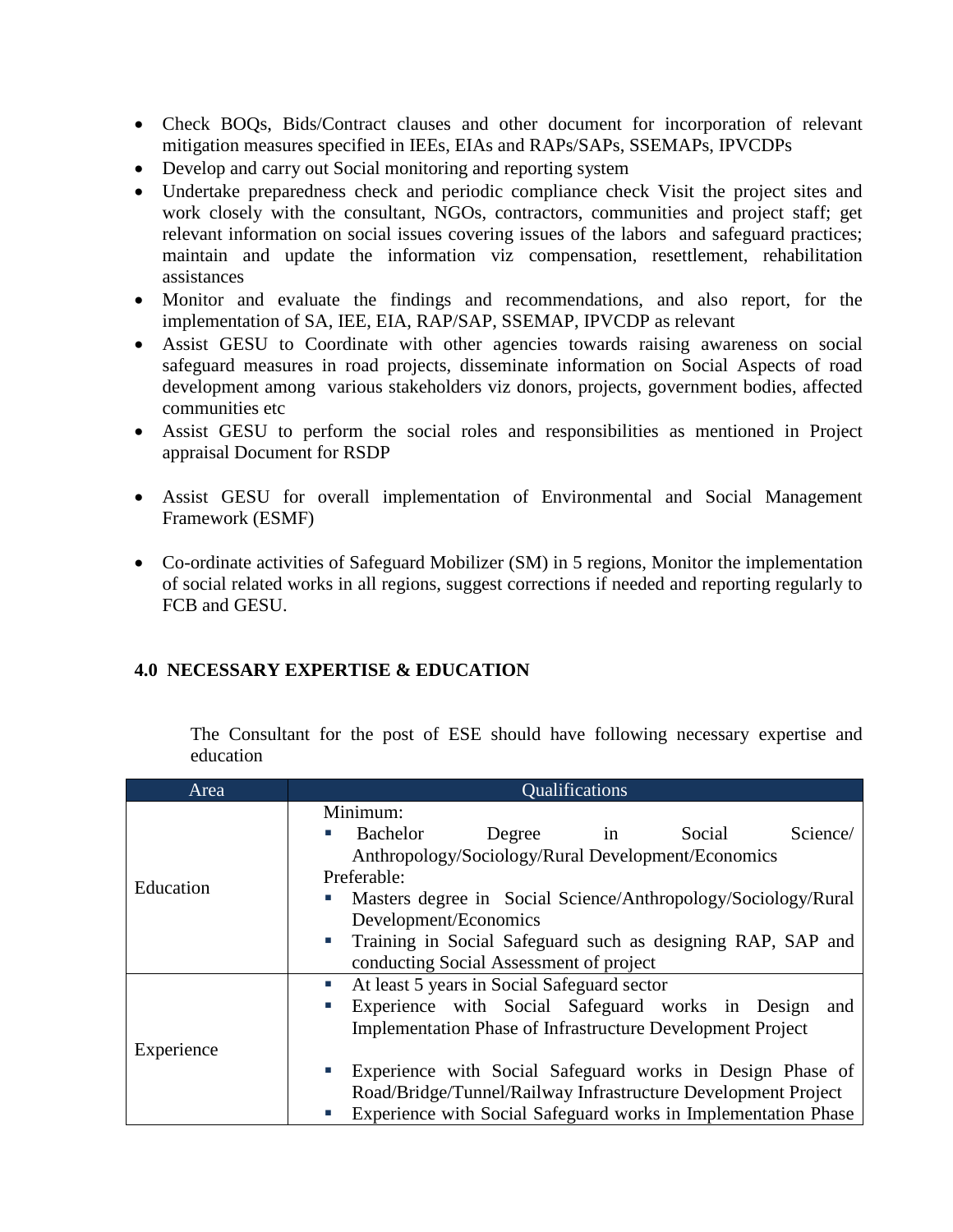|                 | Road/Bridge/Tunnel/Railway Infrastructure<br>of<br>Development              |
|-----------------|-----------------------------------------------------------------------------|
|                 | Project                                                                     |
|                 |                                                                             |
|                 | Clear understanding of DoR publications on (a) Environmental<br>×           |
|                 | Management Guideline, (b) Guide to Road Slope Protection and (c)            |
|                 | <b>Environmental and Social Management Framework etc</b>                    |
|                 | Knowledge and skill in reviewing and analysis of SA, RAP and<br>×.          |
| Capabilities    | IPVCDP, monitoring report and other safeguard related documents             |
| evidenced<br>by | <b>Understanding of Construction Work schedule</b><br>D.                    |
| previous        | Preparation of Action Plan for monitoring and reporting<br>п                |
| experience      | Preparation to monitoring reports<br>L.                                     |
|                 | Monitoring and reporting<br>×.                                              |
|                 | Critical review of field problems during construction and<br>п              |
|                 | maintenance                                                                 |
|                 | Computer skills that needed for the job<br>L.                               |
| Language        | Capable in reading, writing and speaking English and Nepali<br>п            |
|                 | Language                                                                    |
|                 | Able to deal, and coordinate with local at construction site<br>L.          |
|                 | Able to travel the any project sites located different parts of Nepal<br>L. |
|                 | frequently                                                                  |
| Other           | Able to work in the various DRO's/Projects/Satkeholders teams<br>п          |
|                 | working for the projects                                                    |
|                 | Able to coordinate with the field level team and central<br>٠               |
|                 | support team for specific issues                                            |

## **6.0 REMMUNERATION & REIUMBERSIBLE EXPENSES**

The remuneration to the individual Consultant shall be on the monthly basis, as a time based contract.

Reimbursable expenses are paid as per contract in fixed lump sum basis.

#### **7.0 DURATION OF CONSULTANT'S SERVICE**

Consultant shall commence the work from the date of signing agreement. It is estimated that approximately **18 person-month** of Social Safeguard Expert will be required for carrying out the services. However, in the event of dispute or other proceedings during and or after completion of the construction works, the consultant shall be available to assist DOR, under the same conditions of engagement as applicable to this Agreement

## **8.0 WORKING DAYS, LEAVE AND OVERTIME**

As per Government rules and practice *.* 

.

*There shall be no extra payment for any overtime work. The Consultant shall be entitled to have one day paid leave per month.*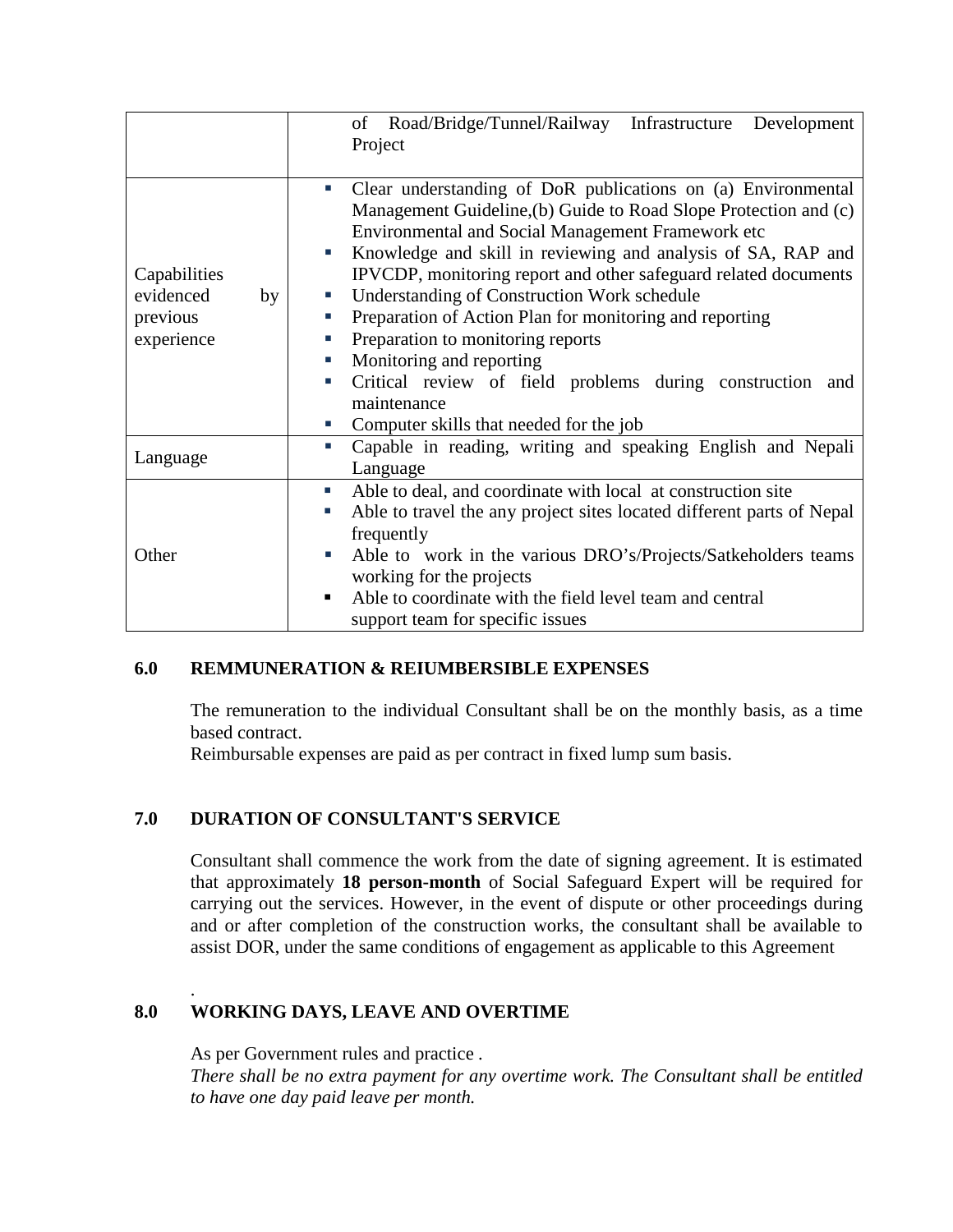Well in advance the Consultant should plan his/her work plan showing the site visits and let the GESU, FCB, and DRO know his program. Every month the consultant is required to prepare his work plan showing the visits to the project sites, DRO offices, and or details of office works. A good coordination with the responsible team will be required while visiting the respective sites.

# **9.0 TAXATION**

The Consultant shall be fully responsible for all taxes imposed by Government of Nepal. The Consultant must be registered in the VAT after signing the contract agreement. The consultant will be responsible for the costs of the premium of any insurance plan including accidental insurance he/she takes up.

# **10.0 LOGISTIC AND OTHER ASSISTANCE PROVIDED BY THE CLIENT**

The following shall be provided to the Consultant by DOR:

- Related reports available in DoR
- Access to all other necessary documents and data available in DOR required for the performance of the consultant's services.

The Consultant will be provided an office space in premises of the Foreign Cooperation Branch. Transportation shall have to be arranged by consultant himself/herself for site visit*.*

# **11.0 CONSULTANT'S RESPONSIBILITY**

The consultant shall keep complete records relating to all aspects of the work covered by his staff or service contract if any. Such records shall be available for inspection by GESU. In addition to the above, the Consultant shall submit the reports not limited to following during the course of services:

- Monthly progress report on overall Social Safeguard implementation in Infrastructure Development Provide feedback on draft SA, RAP, IPOVCDP to strengthen them and ensure their consistency with requirements of applicable laws, regulations, DOR guidelines including ESMF, etc.
- Verification of integration of mitigation measures in BoQ and Contractual documents as per SIA/SAP/SA/RAP/VCDP or other relevant documents; for each sub-project in the specified format of Preparedness check
- Preparedness check
- Periodic compliance check
- Monitoring and Evaluation with findings and recommendations for the implementation of SIA/SAP/SA/RAP/VCDP activities

Social Safeguard Expert shall be responsible to present monthly reports to Foreign Cooperation Branch; after their preparation. The individual Consultant shall present on overall status of the Social safeguard implementation as and when required to FCB/GESU, at least once in six months.